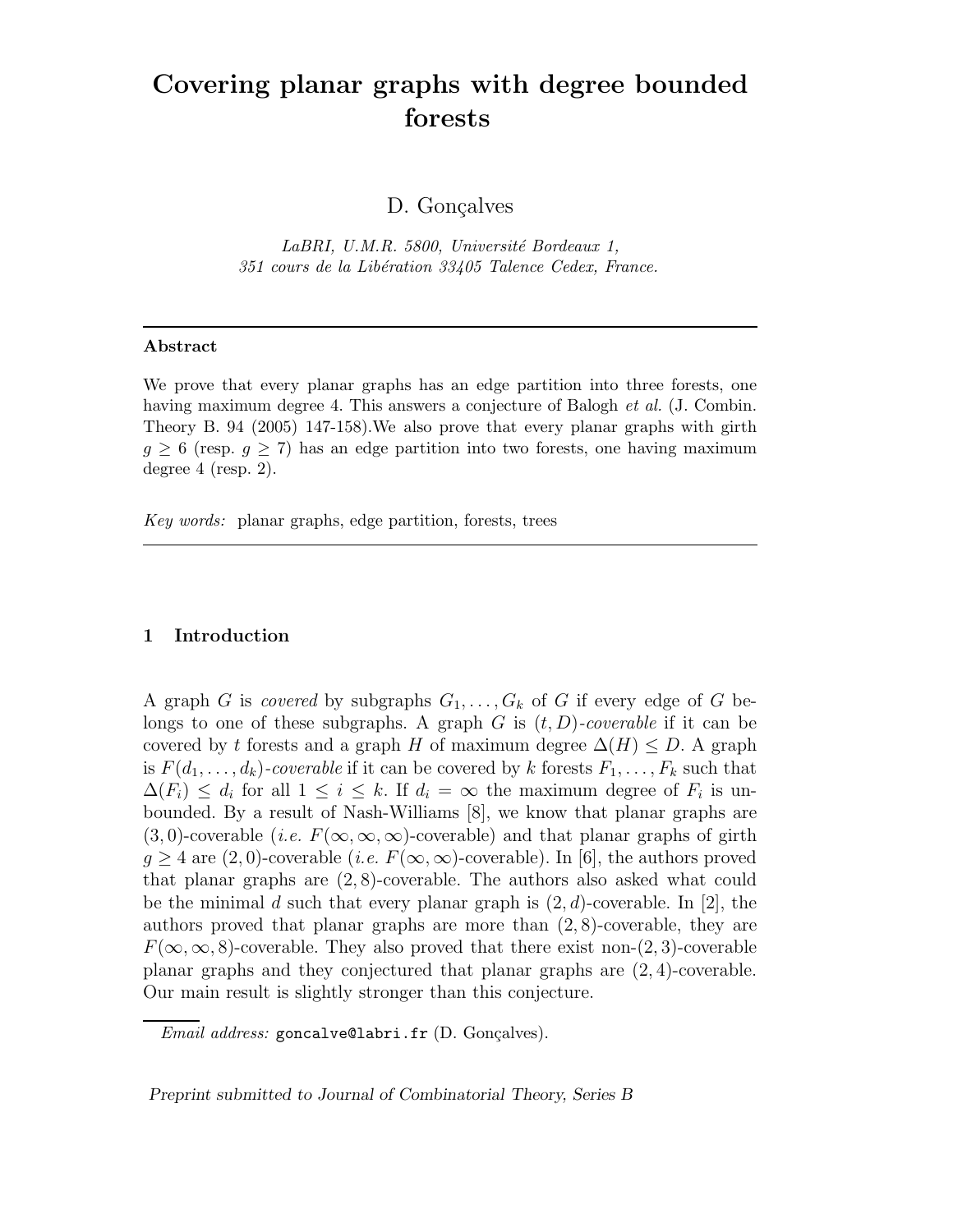

Fig. 1. From T to  $T_e$ ,  $T_l$  and  $T_r$ .

**Theorem 1** Planar graphs are  $F(\infty, \infty, 4)$ -coverable.

The case of bounded girth planar graphs has also been studied. It is proven in  $[6]$  that planar graphs with girth at least 5 (resp. 7) are  $(1, 4)$ -coverable  $(resp. (1, 2)-coverable)$ . In [1], the authors proved that planar graphs with girth at least 10 are  $(1, 1)$ -coverable  $(i.e. F(\infty, 1)$ -coverable). Here we have some results on forest coverings of planar graphs of girth at least 6 or 7.

**Theorem 2** Planar graphs of girth  $g \geq 6$  are  $F(\infty, 4)$ -coverable.

**Theorem 3** Planar graphs of girth  $g \ge 7$  are  $F(\infty, 2)$ -coverable.

## 2 Planar graphs

A triangulation is a planar graph in which every face is triangular. In [4] the author proved that planar graphs are coverable by four forests of caterpillars. His proof works by induction using a decomposition of triangulations into three smaller triangulations. We prove Theorem 1 using the same decomposition tool.

Consider an embedded triangulation T with at least four vertices and such that going counter-clockwise on the external face we successively meet the vertices u, v and w. For a couple  $(u, v)$  of these vertices we define its partner *couple*  $(x, y)$  of vertices. In a triangulation with at least four vertices, any edge  $ab$  is such that its ends,  $a$  and  $b$ , have at least two common neighbors. We consider the sequence of u's neighbors going in the clockwise sense from  $w$ to v. Let x be the second of these vertices being a neighbor of  $v$  (the first one being w,  $x \neq w$ ). Note that every common neighbor of u and v other than x or w is inside the cycle  $(u, v, x)$ . Then, let y be the first vertex of the sequence that is a neighbor of x. Since  $u$  and  $x$  have at least two common neighbors, one of these vertices appears before v in the sequence, so  $y \neq v$ . On the other hand note that the vertex  $y$  may be equal to  $w$ . Note that partner couples are defined for every triangulation  $T \neq K_3$ .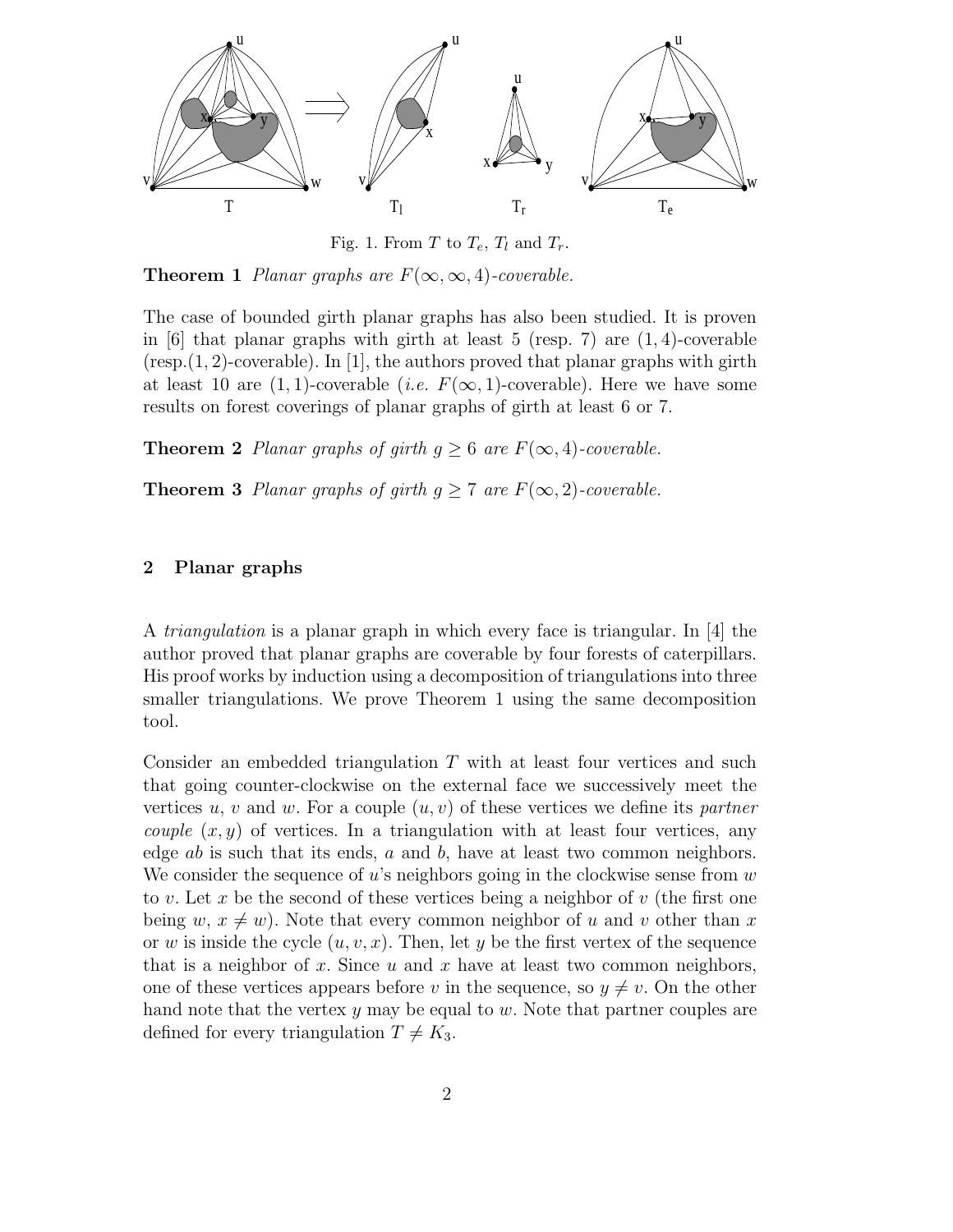

Fig. 2. From  $T_e$  to  $T_m$ .

Let  $T_l$  (resp.  $T_r$ ) be the triangulation induced by the vertices on and inside the cycle  $(u, v, x)$  (resp.  $(u, x, y)$ ). Then let  $T_e$  be the triangulation induced by the vertices on and outside the cycle  $(u, v, x, y)$  (see Figure 1). Since  $v \notin V(T_r)$ and  $w \notin V(T_l)$ ,  $T_r$  and  $T_l$  have less vertices than T. This is not the case for  $T_e$  if  $(u, v, x)$  and  $(u, x, y)$  both delimit an inner-face of T. In  $T_e$ , the vertices u and v (resp. u and x) have only two common neighbors, x and w (resp. u and y). So in  $T_e$ , the partner couple of  $(u, v)$  is still  $(x, y)$ .

We construct  $T_m$  from  $T_e$  by deleting three edges,  $vx$ ,  $ux$  and  $yx$ , and then merging u and v in a single vertex  $u'$  (see Figure 2). Since u and x have only two common neighbors v and y in  $T_e$ ,  $T_m$  is a well defined triangulation, without loop or multiple edges. Since we merged two vertices,  $T_m$  has less vertices than  $T_e$ . If  $T_m \neq K_3$ , let  $(x', y')$  be the partner couple of  $(u', v)$  in  $T_m$ . Note that since u and v have exactly two neighbors in  $T_e$ , x and w, the vertex  $x'$  is adjacent to x and not adjacent to u in  $T_e$ . Using this decomposition, we prove the following theorem illustrated in Figure 3.

**Theorem 4** Given any triangulation  $T = (V, E)$  and any triplet  $(u, v, w)$  of vertices on the external face, let  $(x, y)$  be the partner couple of  $(u, v)$ . The graph  $T' = T \setminus \{uv, uw, vw\}$  has an  $F(\infty, \infty, 4)$ -covering by  $F_1$ ,  $F_2$  and  $F_3$ . If x is defined, this is if  $T \neq K_3$  these forests are such that :

- the edges of  $T'$  incident to v are in  $F_1$ ,
- the edges of  $T'$  incident to w are in  $F_2$ ,
- the edge  $ux$  is in  $F_3$ ,
- the edges of  $T'$  incident to u strictly between ux and uw are in  $F_1$ ,
- the edges of  $T'$  incident to u strictly between uv and ux are in  $F_2$ , and
- the vertices  $u, v$  and  $w$  are in distinct connected components of  $F_i$ , for  $1 \leq i \leq 3$ . Furthermore, the connected component of  $F_2$  containing the vertex u only contains u and some vertices inside the cycle  $(u, v, x)$ .

Note that each of these forests has exactly 3 connected components. Indeed, an acyclic graph on *n* vertices with c connected components has  $n - c$  edges and the graph  $T'$  has  $3n-9$  edges. For example the forest  $F_2$  has 2 connected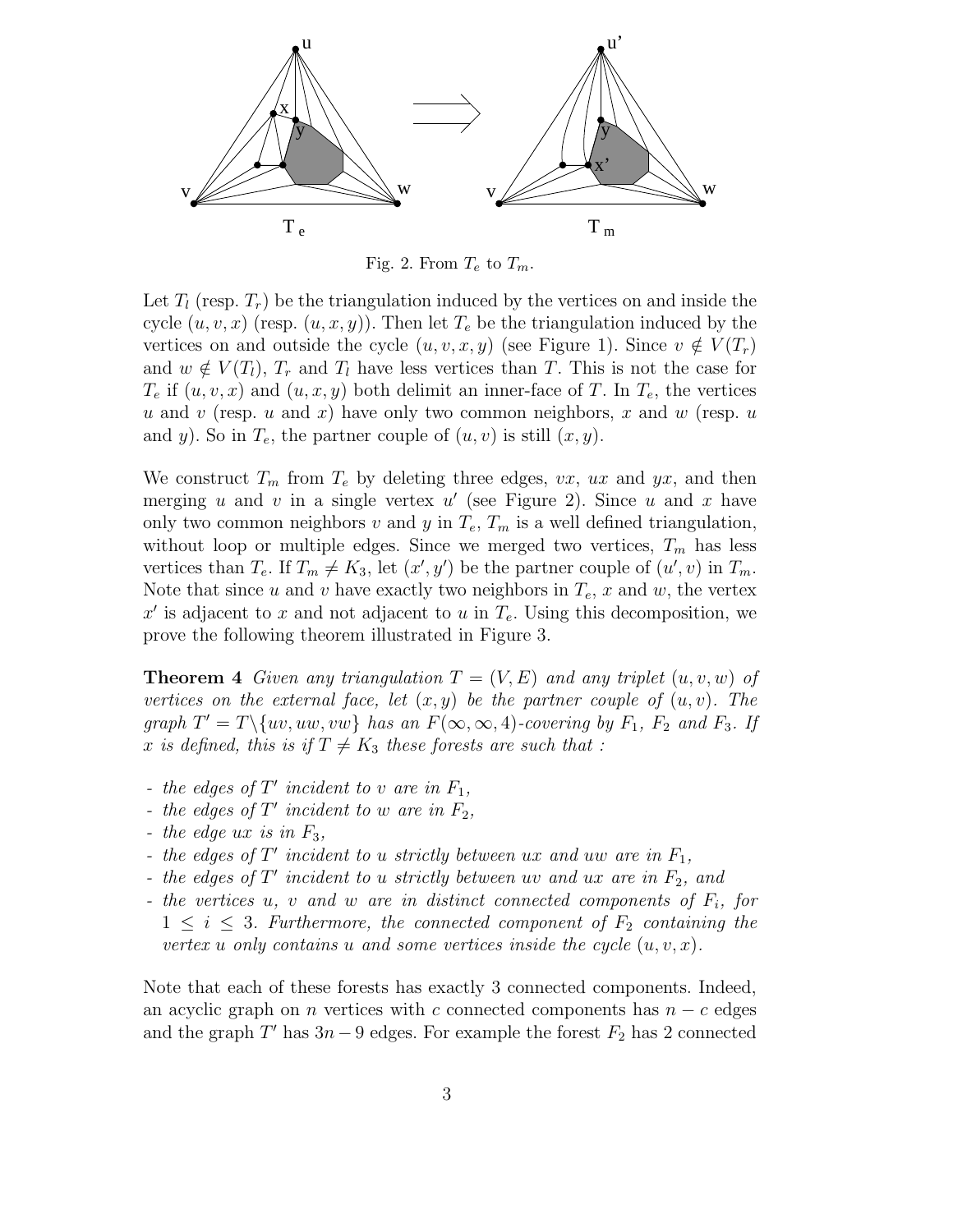

Fig. 3. The edge partition of Theorem 1.

components of one vertex each, respectively  $u$  and  $v$ , and a third connected component containing all the remaining vertices. We can extend this edgepartition of  $T'$  to  $T$  by putting for example the edges uv and uw in  $F_1$  and the edge vw in  $F_2$ . This partition clearly implies Theorem 1.

**PROOF.** This proof works by induction on  $|V(T)|$ . The theorem clearly holds for  $K_3$ , so we consider the induction step of the proof. Given a triangulation T with  $|V(T)| \geq 4$ , consider the three triangulations  $T_m$ ,  $T_l$  and  $T_r$  obtained by the decomposition of T described before. Since  $T_m$ ,  $T_l$  and  $T_r$  have less vertices than T, we can use the induction hypothesis. Let  $F'_1$ ,  $F'_2$  and  $F'_3$  be the three forests given by the theorem for the triangulation  $T_m$  and the triplet  $(u', v, w)$ . These forests cover  $T'_m = T_m \setminus \{u'v, u'w, vw\}$  and we use them to define the graphs  $F_1$ ,  $F_2$  and  $F_3$  that cover  $T'_e = T_e \setminus \{uv, uw, vw\}.$ 

-  $F'_i \setminus \{u, x\} \subset F_i$ -  $ua \in F_i$  if  $a \neq x$  and  $u'a \in F'_i$ -  $xa \in F_i$  if  $a \neq u$ , v or y, and  $u'a \in F'_i$  $- vx \in F_1$ -  $yx \in F_2$ -  $ux \in F_3$ 

These forests verify the conditions of the theorem for the triangulation  $T_e$  and the triplet  $(u, v, w)$ .

- The edges incident to u, v or w are clearly well partitionned.
- The graph  $F_1$  is a forest. If  $F_1$  had a cycle, this cycle should either pass through  $vx$  or not. In the first case, this would imply that there is a path from u' to v in  $F'_1 \subset T'_m$ . In the second case, this would imply that there is a cycle in  $F'_1 \subset T'_m$ . Both cases are impossible since the partition of  $T'_m$ verifies the theorem.

Similarly the vertices  $u, v$  and  $w$  are in distinct connected components of  $F_1$ . If there was a path in  $F_1$  linking two of these vertices this path should either pass through  $vx$  or not. In the first case, this would imply that there is either a path from  $u'$  to  $w$  or a cycle (passing through  $u'$ ) in  $F'_1 \subset T'_m$ . In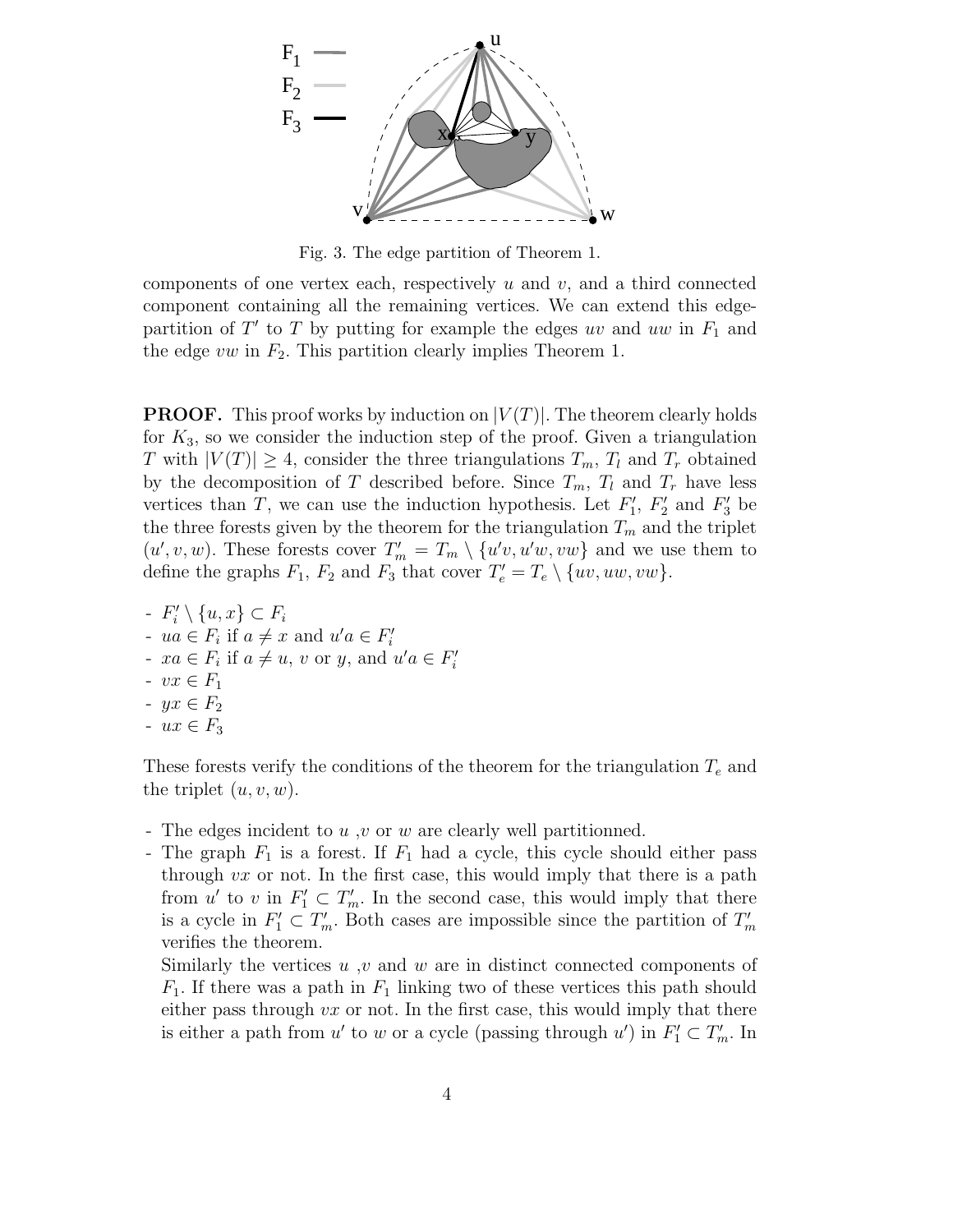

Fig. 4. From  $T_m$  to  $T_e$ .

the second case, this would imply that there is a path in  $F'_1 \subset T'_m$  linking two of the vertices  $u'$ ,  $v$  or  $w$ . Both cases are impossible since the partition of  $T'_m$  verifies the theorem.

- The graph  $F_2$  is a forest. If  $F_2$  had a cycle, this cycle should either pass through  $yx$  or not. In the first case, this would imply that there is a path from u' to y in  $F_2' \subset T_m'$ . In the second case, this would imply that there is a cycle in  $F_2' \subset T_m'$ . Both cases are impossible since the partition of  $T_m'$ verifies the theorem.

Similarly the vertices u, v and w are in distinct connected components of  $F_2$ . If there was a path in  $F_2$  linking two of these vertices this path should either pass through  $yx$  or not. In the first case, this would imply that there is either a path from  $u'$  to v or w, or a cycle (passing through  $u'$ ) in  $F_2' \subset T_m'$ . In the second case, this would imply that there is a path in  $F_2' \subset T_m'$  linking two of the vertices  $u'$ ,  $v$  or  $w$ . Both cases are impossible since the partition of  $T'_m$  verifies the theorem.

Furthermore, since there is no vertex inside  $(u, v, x)$  and no edge incident to u in  $F_2$ , the connected component of  $F_2$  containing u is as expected.

- The graph  $F_3$  is a forest. If  $F_3$  had a cycle, this cycle should either pass through  $ux$  or not. In the first case, this would imply that there is a cycle (passing through  $u'$ ) in  $F'_3 \subset T'_m$ . In the second case, this would imply that there is a cycle in  $F'_3 \subset T'_m$ . Both cases are impossible since the partition of  $T'_m$  verifies the theorem.

Similarly the vertices  $u, v$  and  $w$  are in distinct connected components of  $F_3$ . If there was a path in  $F_3$  linking two of these vertices this path should either pass through  $ux$  or not. In the first case, this would imply that there is a path from  $u'$  to v or w in  $F_3' \subset T_m'$ . In the second case, this would imply that there is a path in  $F_3' \subset T_m'$  linking two of the vertices  $u'$ , v or w. Both cases are impossible since the partition of  $T'_m$  verifies the theorem.

Furthermore note that every vertex  $a \in V(T_e) \setminus \{u, x\}$  has as many incident edges in  $F_3$  as in  $F'_3$ . Since u and x have respectively one and two incident edges in  $F_3$ ,  $F_3$  has maximum degree at most four.

For the rest of the proof it is important to remember that the theorem holds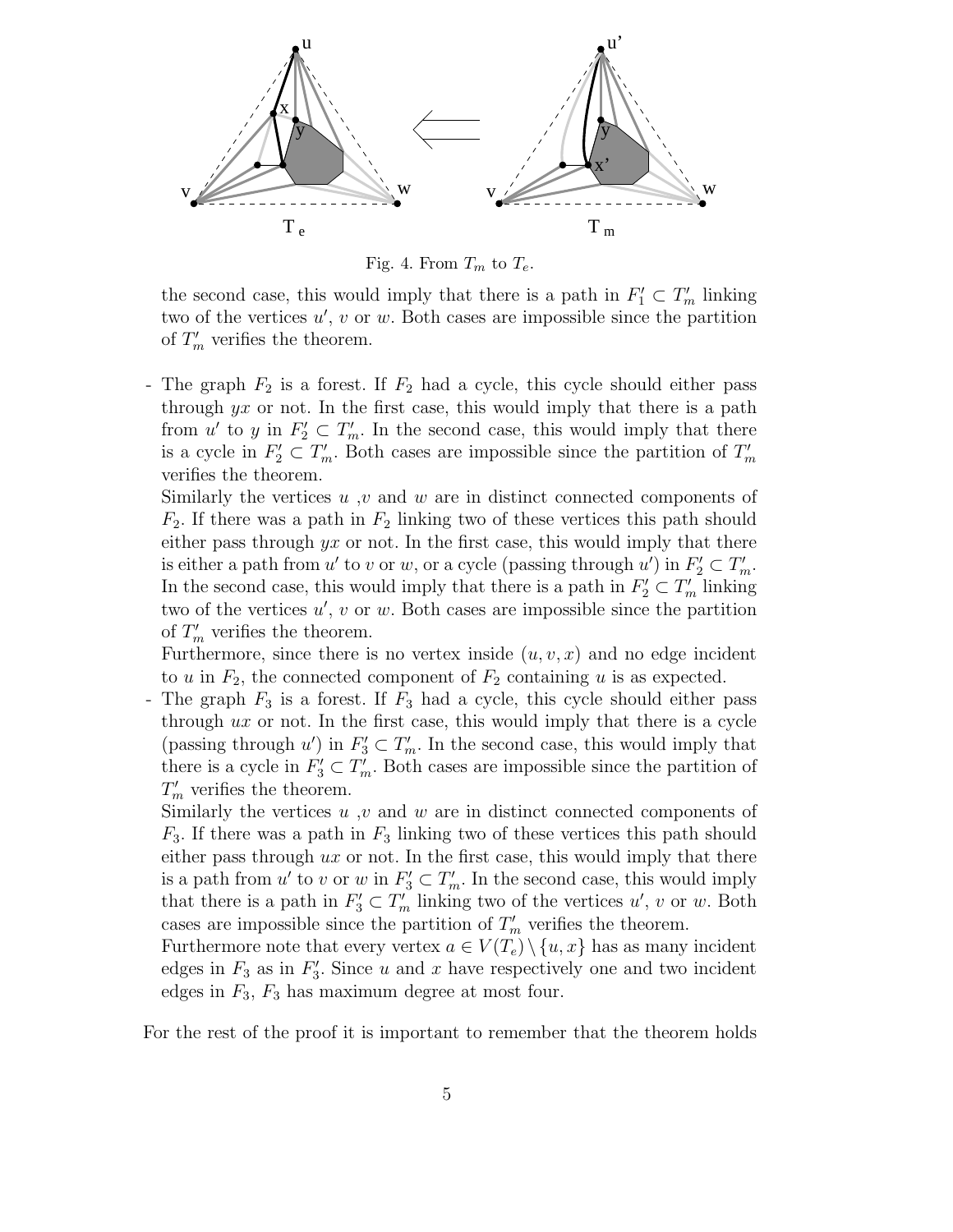

Fig. 5. From  $T_e$ ,  $T_l$  and  $T_r$  to  $T$ .

for  $T_e$  in such way that x has degree two in  $F_3$ .

The graph T' is the disjoint union of  $T'_e$ ,  $T'_l = T_l \setminus \{uv, ux, vx\}$ , and  $T'_r = T_l \setminus \{uv, ux, vx\}$  $T_r \setminus \{ux, uy, xy\}$ . We construct an edge-partition of T' into three forest  $F_1, F_2$ , and  $F_3$ , by partitionning each of  $T'_e, T'_l$ , and  $T'_r$  into three forests. To do this, we apply the induction hypothesis to  $T_l$  according to the triplet  $(x, v, u)$ . This means that the edges incident to v (resp. u) in  $T'_{l}$  belongs to  $F_{1}$  (resp.  $F_{2}$ ). Similarly, we apply the induction hypothesis to  $T_r$  according to the triplet  $(x, u, y)$ . This means that the edges incident to u (resp. y) in  $T'_{l}$  belongs to  $F_{1}$ (resp.  $F_2$ ). We have seen that the induction hypothesis holds for  $T_e$  according to the triplet  $(u, v, w)$ , and we consider such partition in which the vertex x has degree two in  $F_3$ . This yelds to a partition of  $T'$  into the three forests described in the theorem.

- The edges incident to u, v or w are clearly well partitionned.
- The graph  $F_i$ , for any  $1 \leq i \leq 3$ , is a forest. If  $F_i$  would contain a cycle, since there is no such cycle in  $T'_e, T'_l$ , or  $T'_r$ , this cycle should pass through  $T_l$ or  $T_r$ . This would imply that there is a path in  $F_i \cap T'_i$  or  $F_i \cap T'_r$  linking two of the vertices  $u, v, x$ , and  $y$ , which is impossible according to the partitions of  $T_l'$  or  $T_r'$ .
- The graph  $F_i$ , for any  $1 \leq i \leq 3$ , does not contain any path linking two of the vertices  $u, v$ , and  $w$ . If  $F_i$  would contain such path, since there is no such path in  $T'_e$ , this path should pass through  $T'_l$  or  $T'_r$  from u to v, x or y, or from v to x, which is impossible according to the partitions of  $T'_{l}$  or  $T'_{r}$ .
- Since the vertex u has no incident edges in  $F_2 \cap T'_e$  and  $F_2 \cap T'_r$ , and since there is no path from u to v or x in  $F_2 \cap T'_1$ , the connected component of  $F_2$  containing u only contains u ans some vertices inside  $(u, v, x)$ .
- The graph  $F_3$  is such that,  $\Delta(F_3) \leq 4$ . Indeed, x has at most 2, 1, and 1 incident edges in  $F_2 \cap T'_e$ ,  $F_2 \cap T'_l$ , and  $F_2 \cap T'_r$ ; and the other vertices have as many incident edges in  $F_2$  as in  $F_2 \cap T'_e$ ,  $F_2 \cap T'_l$ , or  $F_2 \cap T'_r$ .

This complete the proof of the theorem.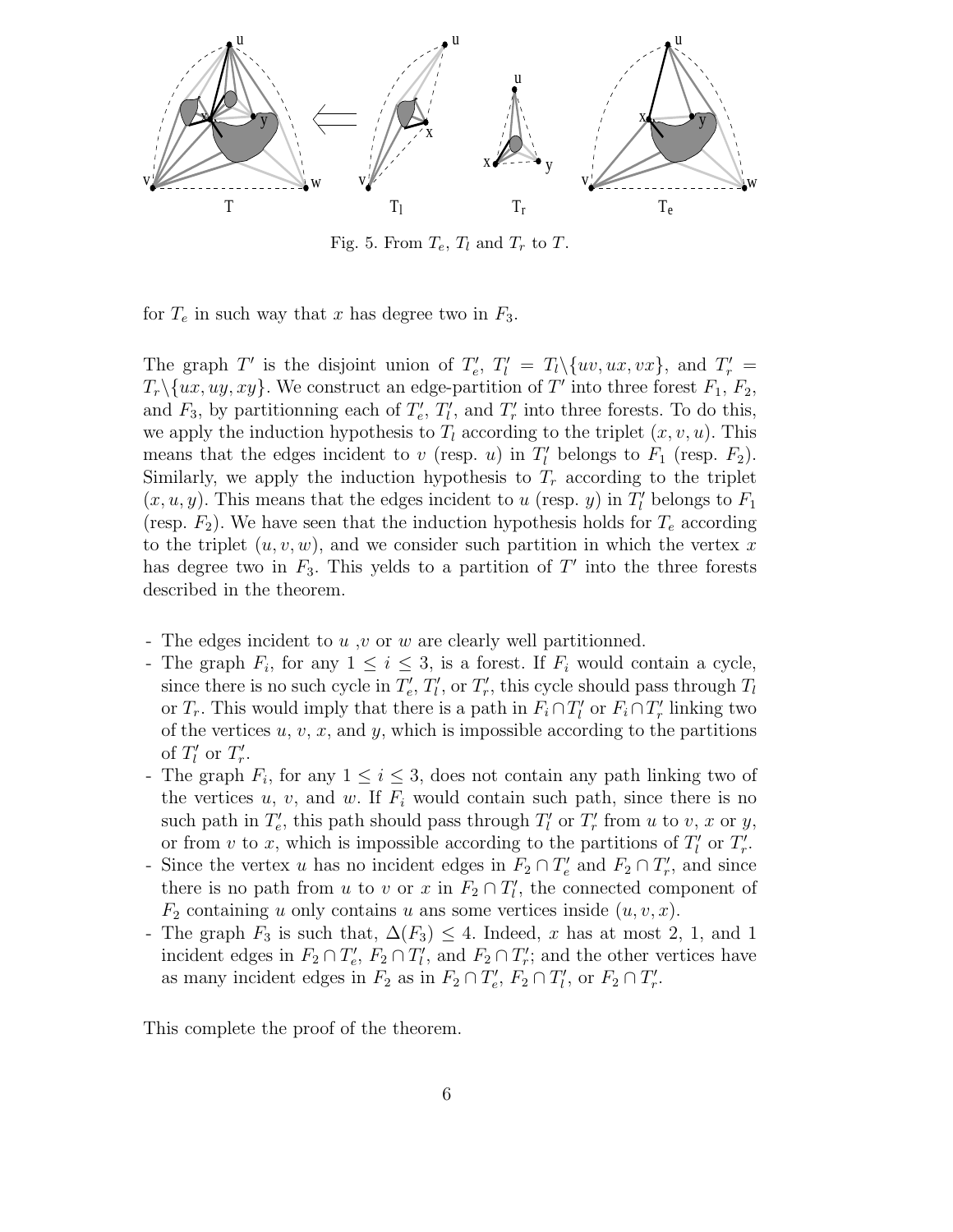## 3 Planar graphs of bounded girth

The results in [1, 2, 5, 6] are all proved using discharging methods. We use this method for proving Theorem 2 and Theorem 3. This method consists roughly in showing that a counter-example H minimizing  $|V(H)|$  would be too "dense" (i.e. has too many edges per vertex) to verify Euler's Formula. This formula says that any connected planar graph  $G$  with n vertices,  $m$  edges and f faces verifies  $m = n + f - 2$ . Let us define a k-vertex (resp.  $\leq k$ -vertex and  $\geq k \text{-}vertex$  as a vertex of degree k (resp. at most k and at least k).

3.1 Planar graphs with girth  $q \geq 6$ 

Let H be a counter-example of Theorem 2 minimizing  $|V(H)|$ .

Lemma 5 The counter-example H:

(1) is connected,

(2) has minimum degree  $\delta(H) \geq 2$ , and

(3) does not contain any edge uv such that  $deg(u) = 2$  and  $deg(v) \leq 5$ .

**PROOF.** (1) If H was disconnected, one of its connected component would be a smaller counter-example. (2) If H had a 1-vertex u, the graph  $H \setminus \{u\}$ would have girth  $g \geq 6$  and would have an  $F(\infty, 4)$ -covering by  $F_1$  and  $F_2$ . Adding the incident edge of u in  $F_1$  we would obtain an  $F(\infty, 4)$ -covering of H, which is impossible. (3) Consider that H had an edge uv such that  $\deg(u) = 2$ and deg(v)  $\leq$  5. Since H is minimal, the graph  $H \setminus \{u\}$  has an  $F(\infty, 4)$ -covering by  $F_1$  and  $F_2$ . We extend those forests to obtain an  $F(\infty, 4)$ -covering of H. Let w be the second neighbor of u. If all the edges incident to v in  $H \setminus \{u\}$  are in  $F_2$  then let  $F_1' = F_1 \cup \{wu, uv\}$  and  $F_2' = F_2$ . Else, v has degree at most 3 in  $F_2$  and let  $F_1' = F_1 \cup \{wu\}$  and  $F_2' = F_2 \cup \{uv\}$ . In both cases the forests  $F_1'$ and  $F'_2$  cover H, and  $\Delta(F'_2) \leq 4$ . Since H is not  $F(\infty, 4)$ -coverable we have a contradiction and  $H$  does not contain such edge  $uv$ .

We now use a discharging procedure on the vertices of  $H$  in order to estimate  $2|E(H)|/|V(H)|$ . Let the intitial charge of the vertices be equal to their degree,  $ch(v) = deg(v)$  for all  $v \in V(H)$ . Then, every <sup>2</sup>6-vertex gives charge  $\frac{1}{2}$  to its neigbhors of degree 2. After this procedure the total charge of the graph is preserved and all the vertices have a final charge  $ch^*(v) \geq 3$ . Indeed :

• If deg(v) = 2, then v receives  $\frac{1}{2}$  from each of its neighbors (Lemma 5.(3)) and  $ch^*(v) = 2 + 2\frac{1}{2} = 3$ .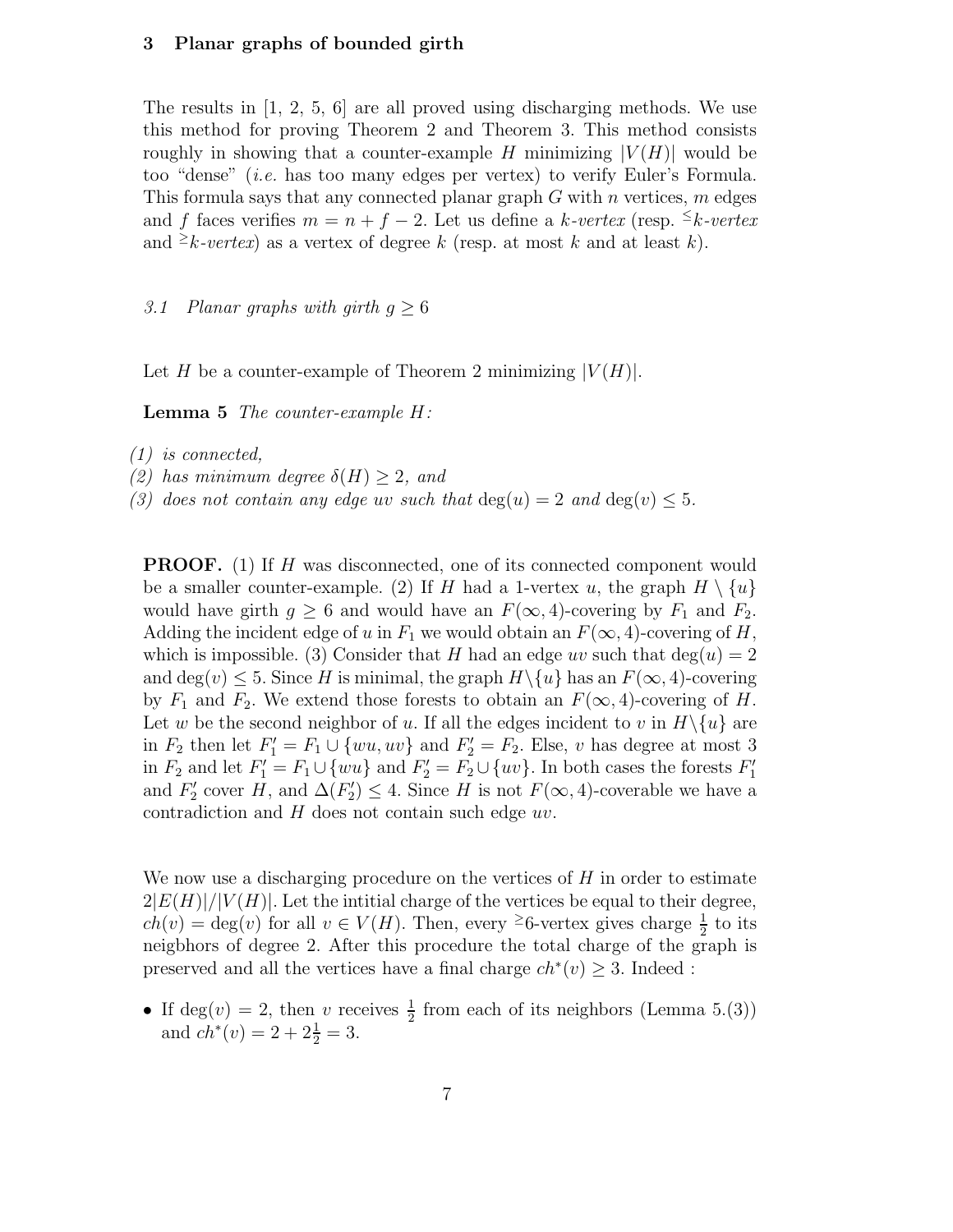- If  $3 \leq deg(v) \leq 5$ , then v does not give any charge, so  $ch^*(v) \geq 3$ .
- If  $6 \leq \deg(v)$ , then v gives at most  $\frac{1}{2}$  to each of its neigbors, so  $ch^*(v) \geq$  $6-6\frac{1}{2}=3.$

So we have that  $2|E(H)| = \sum_{v \in V(H)} \deg(v) = \sum_{v \in V(H)} ch^*(v) \geq 3|V(H)|$ . Let  $n, m$  and  $f$  denote respectively the number of vertices, edges and faces in H. We know that  $2m \geq 3n$  and since H has girth at least 6, each face is bounded by at least 6 edges and  $2m \geq 6f$ . Combining these two equations we obtain that  $m \geq n + f$  contradicting Euler's Formula. So H does not exist and Theorem 2 holds.

3.2 Planar graphs with girth  $q \geq 7$ 

Let H be a counter-example of Theorem 3 minimizing  $|V(H)|$ .

Lemma 6 The counter-example H:

- (1) is connected,
- (2) has minimum degree  $\delta(H) \geq 2$ ,
- (3) does not contain any edge uv such that  $deg(u) = 2$  and  $deg(v) \leq 3$ , and

(4) does not contain any 3-vertex u adjacent to three 3-vertices.

**PROOF.** (1) If H was disconnected, one of its connected component would be a smaller counter-example. (2) If H had a 1-vertex u, the graph  $H \setminus \{u\}$ would have girth  $g \geq 6$  and would have an  $F(\infty, 4)$ -covering by  $F_1$  and  $F_2$ . Adding the incident edge of u in  $F_1$  we would obtain an  $F(\infty, 4)$ -covering of  $H$ , which is impossible.

For the cases (3) and (4) we consider the graph  $H \setminus \{u\}$ . By minimality of  $|V(H)|$ , the graph  $H \setminus \{u\}$  has an  $F(\infty, 4)$ -covering by  $F_1$  and  $F_2$ . We consider a pair  $(F_1, F_2)$  maximizing the number of edges in  $F_1$ . This implies that every 2-vertex in  $H \setminus \{u\}$  has at most one incident edge in  $F_2$ . In case (3), let w be the second neighbor of u. Since v has degree at most one in  $F_2$ , the forests  $F_1 \cup \{uw\}$ and  $F_2 \cup \{uv\}$  would be an  $F(\infty, 4)$ -covering of H, which is impossible. In case (4), let  $v_1$ ,  $v_2$  and  $v_3$  be the neighbors of u. Since  $v_1$ ,  $v_2$  and  $v_3$  have degree at most two in  $H \setminus \{u\}$ , they have degree at most one in  $F_2$ . Since each connected component of  $F_2$  contains at most two <sup>≤</sup>1-vertices, two of the vertices  $v_1, v_2$ and  $v_3$  are in distinct connected components of  $F_2$ , say  $v_1$  and  $v_2$ . In this case, the forests  $F_1 \cup \{uv_3\}$  and  $F_2 \cup \{uv_1, uv_2\}$  would be an  $F(\infty, 4)$ -covering of  $H$ , which is impossible.

Since  $\delta(H) \geq 2$ , we distinguish 6 types of edges in H: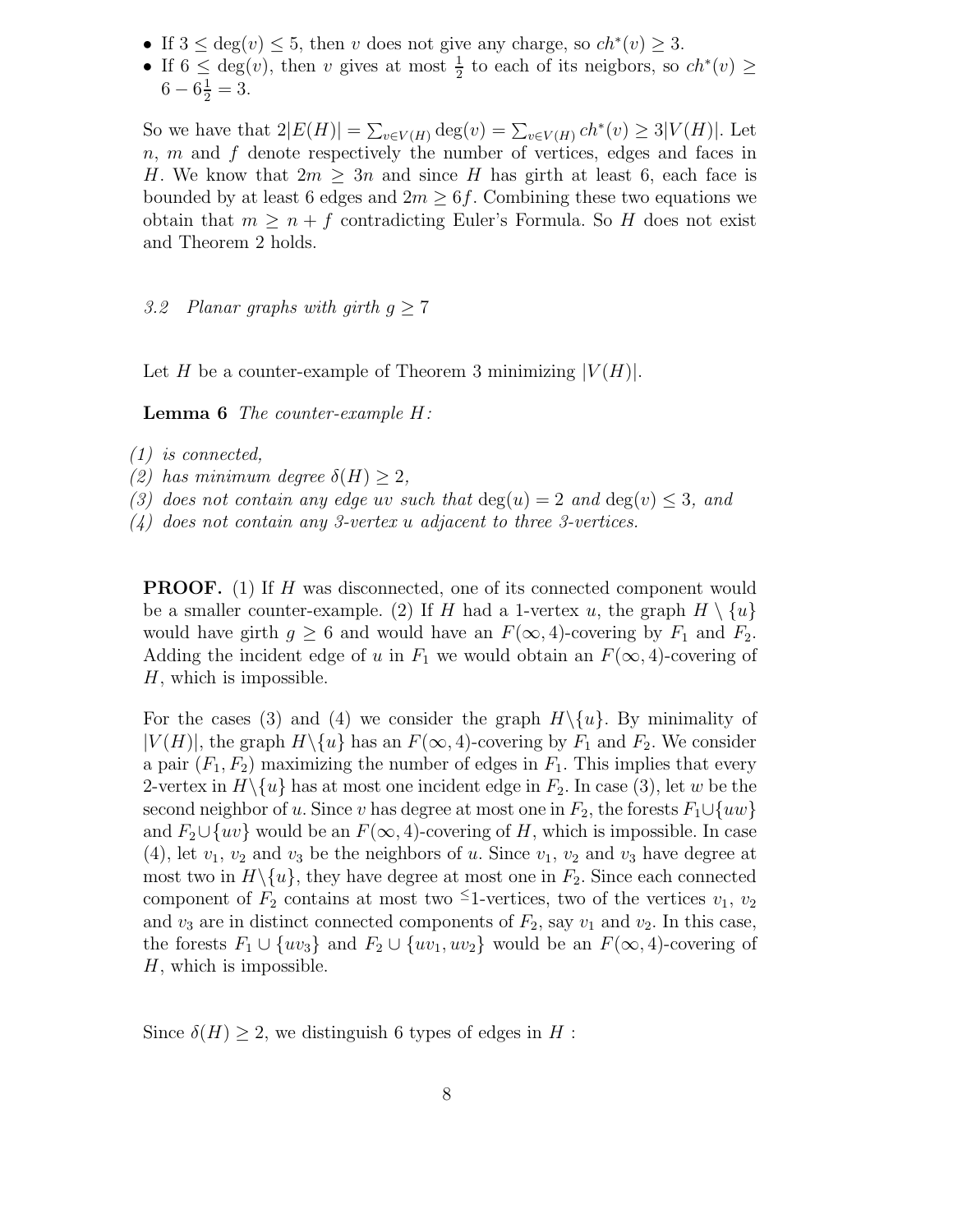(a) For every 2-vertex v, let one of its incident edges be an *a-edge* and the other one be an  $\overline{a}$ -edge.

Let us distinguish 2 types of 3-vertices. An *isolated* 3-vertex has no 3-vertex in its neighborhood. The rest of the 3-vertices are *linked* 3-vertices, this means adjacent to at least one 3-vertex.

- (b) For every isolated 3-vertex v, let one of its incident edges be a  $b$ -edge and the two remaining ones be b-edges.
- (c) We consider the subgraph  $K$  of  $H$  induced by the linked 3-vertices. This subgraph K is such that  $\Delta(K) \leq 2$  (by Lemma 6.(4)) and  $\delta(K) \geq 1$  (by definition of linked 3-vertices). Let  $C \subseteq E(K)$  be the smallest set of edges in  $K$  such that all the linked 3-vertices have an incident edge in  $C$ . The minimality of  $|C|$  implies that in each connected component of K (a cycle or a path), there is at most one vertex with two incident edges in  $C$ . The edges of C are the c-edges and all the edges of H (not just  $K$ ) adjacent to a c-edge are  $\overline{c}$ -edges.

It is clear given Lemma 6 that the sets of  $a$ -,  $b$ -,  $c$ -,  $\overline{a}$ -,  $\overline{b}$ - and  $\overline{c}$ -edges, respectively A, B, C,  $\overline{A}$ ,  $\overline{B}$  and  $\overline{C}$ , are pairwise disjoint. Now we transform H into another graph  $H'$  by contracting the  $a$ -,  $b$ - and  $c$ -edges. Since every 2-vertex (resp. 3-vertex) is adjacent to a <sup>≥</sup>4-vertex (resp. <sup>≥</sup>3-vertex) by an a-edge (resp.  $b$ - or c-edge), and since it has at most one (resp. two) incident a-edge (resp. b- or c-edges), there is no more vertices of degree less than  $4$  in  $H'$ .

**Lemma 7** The graph  $H'$  is connected and after the transformation every cycle  $\mathcal C$  in  $H$  becomes a cycle  $\mathcal C'$  in  $H'.$ 

- (1) If  $C$  has length  $\gamma$  and if all its vertices are 3-vertices, then the cycle  $C'$  has length 3 and contains a 5-vertex.
- (2) Else, the cycle C' has length  $l(C') \geq 4$ .

PROOF. It is clear that, by contracting edges, a graph remains connected. For the cycles we distinguish the two cases. In case (1), since C has  $4c$ edges and  $3 \overline{c}$ -edges, the cycle  $\mathcal{C}'$  has length 3 and the two consecutive c-edges produce a 5-vertex. In case (2), the cycle C contains at least one  $\geq$ 4-vertex (case (2.1)) or contains only 3-vertices and has length  $l \geq 8$  (case(2.2)).

In case (2.1), consider any path  $\mathcal{P} = (v_0, v_1, \ldots, v_k) \subseteq \mathcal{C}$  linking two  $\geq 4$ vertices,  $v_0$  and  $v_k$ , and going through <sup>≤</sup>3-vertices. Actually this path may be a cycle if  $v_0 = v_k$ .

Claim 8 There is at least as many  $\overline{a}$ -edges (resp.  $\overline{b}$ -edges and  $\overline{c}$ -edges) in  $\mathcal P$ than a-edges (resp. b-edges and c-edges).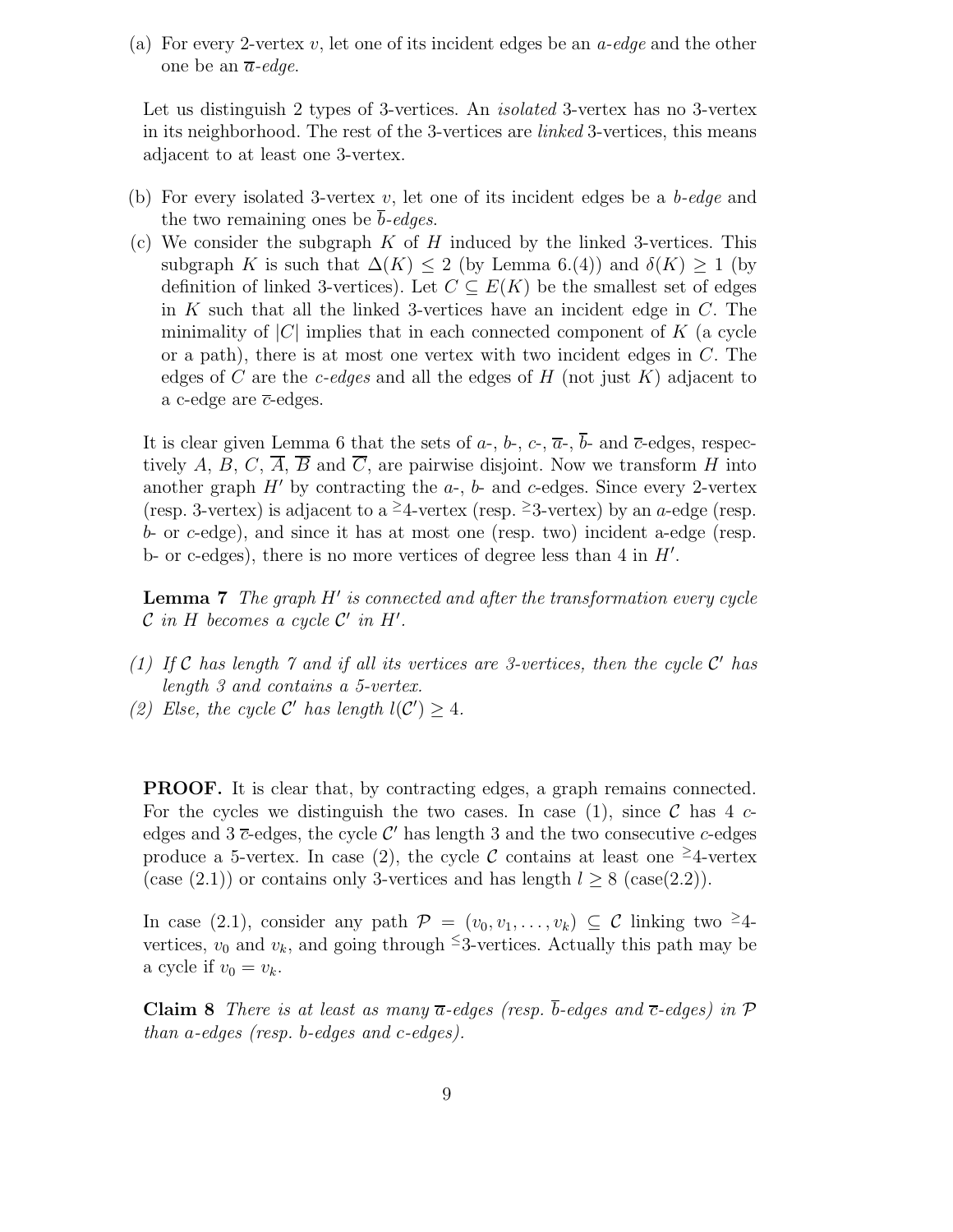Indeed :

- (-) If  $P$  is just an edge linking two <sup>2</sup>4-vertices, then this edge is not an a-, bor c-edge.
- (a) If  $\mathcal P$  goes through a 2-vertex, then  $\mathcal P$  has length 2 and contains exactly one a-edge and one  $\overline{a}$ -edge.
- (b) If  $P$  goes through an isolated 3-vertex, then  $P$  has length 2 and contains at most one b-edge and at least one  $\bar{b}$ -edge.
- (c) If P goes through  $(k-1)$  3-vertices, then P contains  $\frac{k-1}{2}$  $\frac{-1}{2}$  c-edges and the remaining  $k - \left\lceil \frac{k-1}{2} \right\rceil$  $\frac{-1}{2}$  edges are  $\overline{c}$ -edges.

This claim implies that at most half of the edges in  $\mathcal C$  are contracted. Since  $l(\mathcal{C}) \geq 7$  this implies that  $\mathcal{C}'$  has length  $l' \geq 4$ .

In case (2.2), the cycle C has length  $l \geq 8$  and contains  $\left[\frac{l}{2}\right]$  $\frac{l}{2}$  c-edges and the remaining  $\frac{l}{2}$  $\frac{l}{2}$  edges are  $\overline{c}$ -edges Since  $\frac{l}{2}$  $\lfloor \frac{l}{2} \rfloor \geq 4$  when  $l \geq 8$ , we have  $l(\mathcal{C}') \geq 4$ and the lemma holds.

Let  $n_4$  and  $n_{\geq 5}$  be the number of 4-vertices and <sup>2</sup>5-vertices in H'. Let  $c_3$  be the number of cycles of length  $3$  in  $H'$ . Note that all the cycles of length  $3$  in  $H'$  contain a 5-vertex. Since these cycles of length 3 in  $H'$  come from cycles of 3-vertices in  $H$ , Lemma 6.(4) implies that these cycles of length 3 are vertex disjoint. This implies that  $n_{\geq 5} \geq c_3$ . Let  $f_3$  and  $f_{\geq 4}$  be the number of faces of length respectively  $l = 3$  and  $l \geq 4$  in H'. Since  $c_3 \geq f_3$ , we have  $n_{\geq 5} \geq f_3$ . Now, let  $n, m$  and  $f$  be the number of vertices, edges and faces in  $H'$ . It is clear that  $n = n_4 + n_{\geq 5}$  and  $f = f_3 + f_{\geq 4}$ . Since the edges have two end points and are incident to at most two faces, we have :

$$
2m \ge 4n_4 + 5n_{\ge 5} = 4n + n_{\ge 5} \ge 4n + f_3
$$

$$
2m \ge 3f_3 + 4f_{\ge 4} = 4f - f_3
$$

Suming these two equations we obtain that  $m \geq n + f$  contradicting Euler's Formula. So  $H'$  and  $H$  do not exist and Theorem 3 holds.

#### 4 Perspectives

In [3] Colin de Verdière introduced a graph parameter  $\mu$ . For a graph G this parameter is defined by spectral properties of matrices associated to G. This parameter is such that :

 $-\mu(G) \leq 1$  iff G is a forest of paths.  $-\mu(G) \leq 2$  iff G is an outerplanar graph.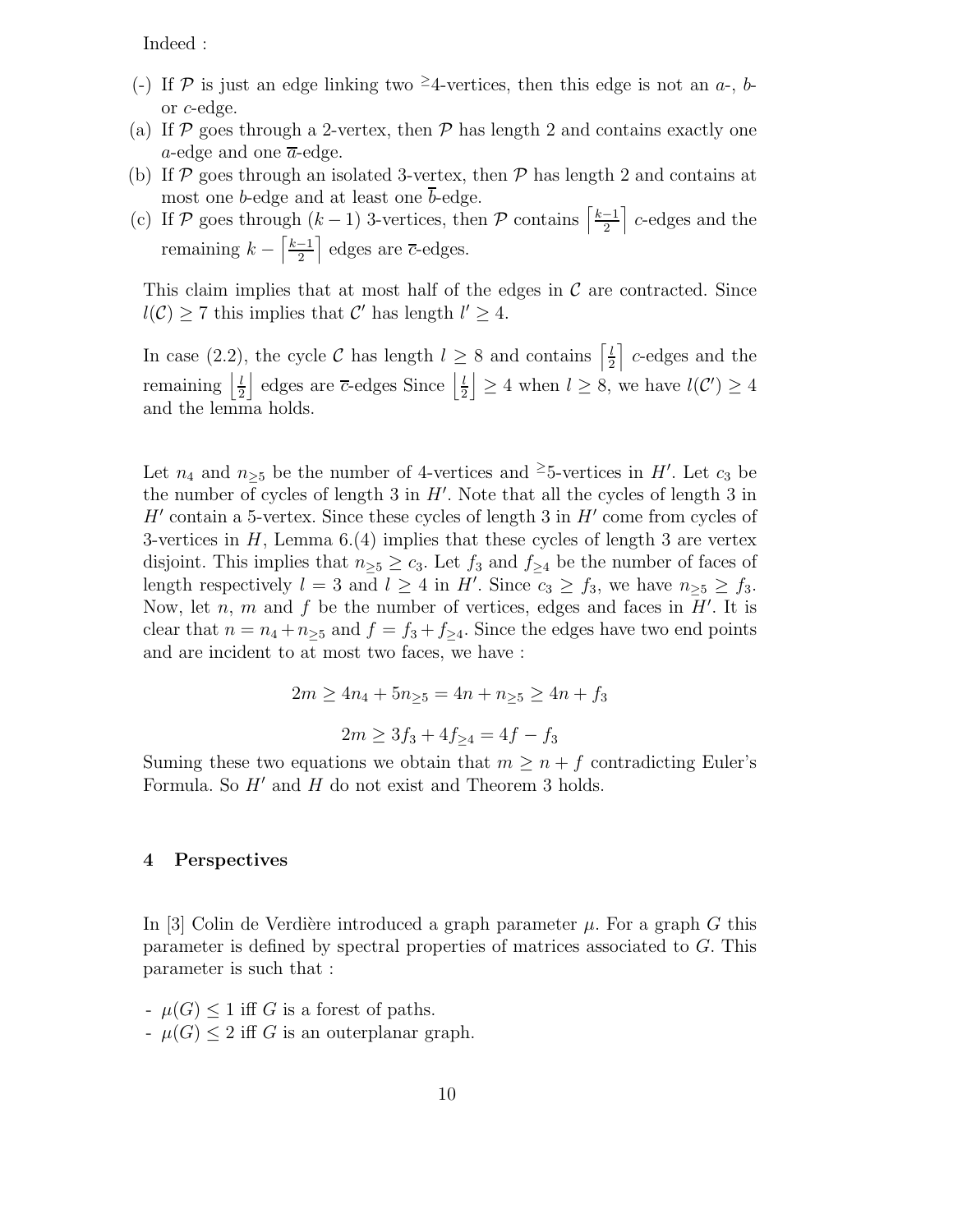$-\mu(G)$  < 3 iff G is a planar graph.

Since forests of paths, outerplanar graphs [2], and planar graphs are respectively  $F(2)$ -,  $F(\infty, 3)$ -, and  $F(\infty, \infty, 4)$ -coverable we conjecture the following.

**Conjecture 9** Every graph G has an edge partition into  $\mu(G)$  forests, one having maximum degree  $\Delta \leq \mu(G) + 1$ .

A weaker result would be that every graph G is  $(\mu(G)-1, \mu(G)+1)$ -coverable. This result would be sharp, indeed:

**Theorem 10** For any integer  $k \geq 1$  there is a graph G with  $\mu(G) = k$  that is not  $(k-1, k)$ -coverable.

**PROOF.** It is know for  $k \leq 3$ , so consider that  $k \geq 4$ . For any pair of positive integers  $(k, l)$  with  $k \geq 4$  and  $l \geq 0$  we define the graph  $G_k^l$ . Let  $G_k^0 = K_{k+1}$ . For  $l > 0$  we construct the graph  $G_k^l$  from  $G_k^{l-1}$  by adding, for each copy of  $K_k$  in  $G_k^{l-1}$  that contain a k-vertex a new vertex adjacent to the vertices in this copy of  $K_k$ . According to [7] we have  $\mu(G_k^l) = k$  for any k and l.

**Claim 11** For any  $l \geq 1$ , the graph  $G_k^l$  has  $(k+1)k^{l-1}$  k-vertices that form an independant set and  $(k + 1)$   $(1 + \sum_{i=0}^{l-2} k^i)^{-i}$  k-vertices. Furthermore, this graph has  $\frac{k(k+1)}{2} + (k+1)\left(\sum_{i=1}^{l-1} k^i\right)$  edges linking two  $\geq k$ -vertices and  $(k+1)k^l$ edges linking a k-vertex and  $a > k$ -vertex.

Indeed, it is clear for  $l = 1$  and for the induction we just note that each of the  $(k+1)k^{l-2}$  k-vertices in  $G_k^{l-1}$  belongs to k copies of  $K_k$ . Since these vertices form an independant set there is  $k \times (k+1)k^{l-2}$  copies of  $K_k$  in  $G_k^{l-1}$  that contain a vertex of degree k. So  $G_k^l$  has  $(k+1)k^{l-1}$  new vertices of degree k and all the vertices that were in  $G_k^{l-1}$  have now degree more than k, and there are  $(k+1)\left(1+\sum_{i=0}^{l-2}k^i\right)$  such vertices. Furthermore, since every k-vertex of  $G_k^l$  is incident to  $\geq k$ -vertices, these k-vertices clearly form an independant set. For the number of edges, it is clear that from  $G_k^{l-1}$  to  $G_k^l$  we add k new edges per new vertex (of degree k) and that every edge present in  $G_k^{l-1}$  link two  $\geq k$ -vertices in  $G_k^l$ .

We consider now the following theorem of Balogh *et al.* [2].

**Theorem 12** For every  $(t, D)$ -coverable graph G and any two disjoint subsets A and B of  $V(G)$ ,

$$
f_t(A) + e(A, B) \le D|A| + t(|A| + |B| - 1)
$$

where  $e(X, Y)$  denotes the number of edges of G with one end in X and the other in Y, and where  $f_t(A) = e(A, A)$  if  $e(A, A) \le t(|A| - 1)$ , and  $f_t(A) =$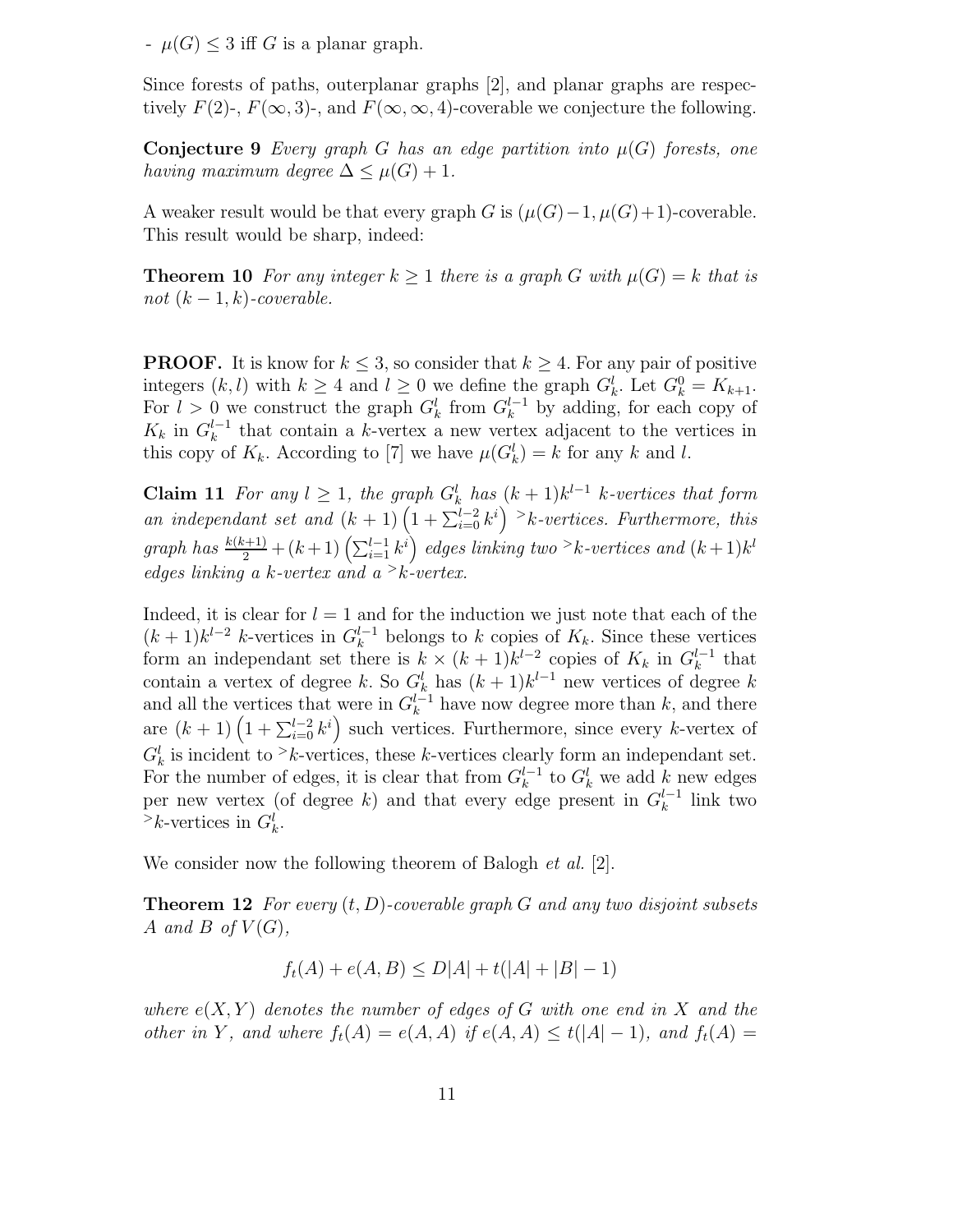$2e(A, A) - t(|A| - 1)$  otherwise.

For any  $k \geq 4$  consider the graph  $G_k^3$ , let A be the set of  $\geq k$ -vertices and let B be the set of k-vertices. This theorem says that if  $G_k^3$  was  $(k-1, k)$ -coverable we should have

$$
f_{k-1}(A) + e(A, B) \le k|A| + (k-1)(|A| + |B| - 1)
$$

Note that according to Claim 11  $|A| = (k+1)(k+2)$  and  $e(A, A) = k(k+1)$ 1)(k+3/2), so we have  $e(A, A) > (k-1)(|A|-1)$ . This implies that  $f_{k-1}(A) =$  $2e(A, A) - (k-1)(|A|-1) = \frac{1}{2}(k^2 + 7k + 2)$ . Thus if  $G_k^3$  was  $(k-1, k)$ -coverable we should have

$$
\frac{1}{2}(k^2 + 7k + 2) + (k+1)k^3 \le k(k+1)(k+2) + (k-1)((k+1)(2+k+k^2) - 1)
$$

, which is equivalent to

$$
2 + 6k - 6k^2 - k^3 + k^4 \le 0
$$

, and which does not hold for  $k \geq 4$ . Thus  $G_k^3$  is not  $(k-1,k)$ -coverable for  $k \geq 4$  and this complete the proof of the theorem.

Another interesting question concerns the consequences of Theorem 1. Since the forests of maximum degree four are coverable by two linear forests or by two star forests with maximum degree three we have the following corollary.

Corollary 13 Planar graphs are coverable by :

- 6 star forests, two of them having maximum degree at most three.
- 2 forests and 2 linear forests.

Planar graphs with girth  $g \geq 6$  are coverable by :

- 4 star forests, two of them having maximum degree at most three.
- 1 forest and 2 linear forests.

We have seen that Theorem 1 is optimal, we wonder if it is also the case for Theorem 2, Theorem 3 and for this corollary.

## References

[1] A. Bassa, J. Burns, J.Campbell, A. Deshpande, J. Farley, M. Halsey, S. Michalakis, P.-O.Persson, P. Pylyavskyy, L. Rademacher, A. Riehl, M. Rios, J. Samuel, B. Tenner, A. Vijayasaraty, L. Zhao, and D.J. Kleitman.